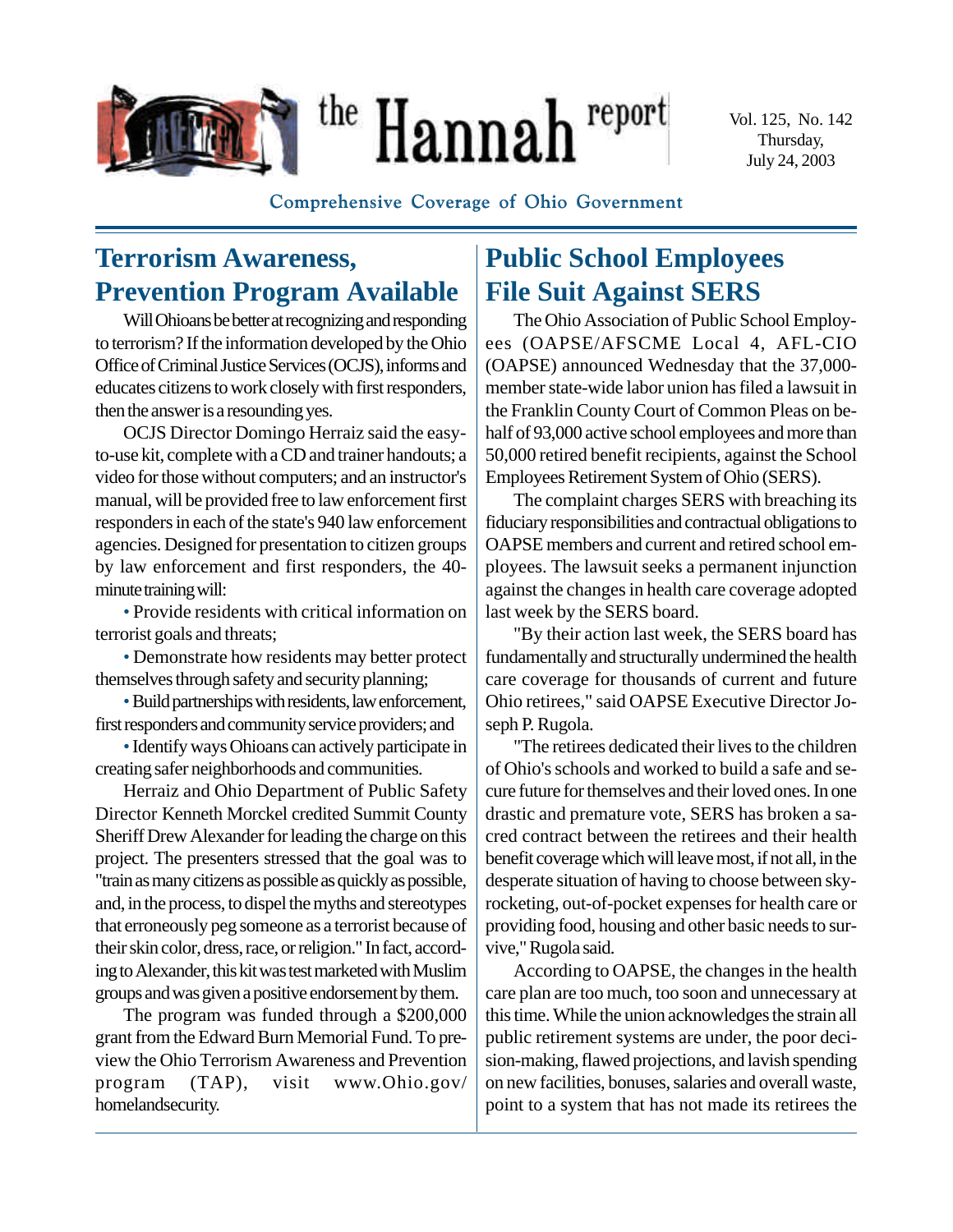focus of their primary concern. Effective January 1, 2004, the changes shift nearly \$72 million in health care costs directly on to the retired school employees and their eligible dependents.

In the complaint, OAPSE petitions the court to declare that the actions of SERS at its July 16, 2003 meeting, with respect to health care benefits for its current and future participants and beneficiaries, were contrary to law and are, therefore, void and unenforceable.

OAPSE further alleges that SERS made clear and unambiguous promises to SERS members that premium amounts for health care coverage would not change. Many retirees made serious personal, family, financial and quality-of-life decisions based on these long-time promises from SERS.

## **Cooey Execution on Hold; Supreme Court Rules on Other Cases**

At nearly the last minute, the U.S. District Court Wednesday night stayed the execution of Richard Cooey, set for 10 a.m. Thursday, pending further review of the case. However, should all appeals be exhausted during the day on Thursday, Cooey could still be executed before his death warrant expires at midnight.

In other death penalty cases, the Ohio Supreme Court scheduled the execution of Carl Lindsey for Monday, October 20. He was convicted of robbing and murdering a Mount Orb man in 1997. Lindsey joins five others besides Cooey who have had execution dates set.

The Court, however, also stayed the execution of Michael R. Turner, pending his appeal.

### **Natural Gas Prices Headed Up**

Natural gas prices are going up this winter, according to PUCO Commissioner Donald L. Mason. He made the comments at a recent meeting of the Fuel Source Advisory Council, which meets to hear projections for energy usage by state and regional agencies.

Mason said that "The focus on natural gas is good, but not because of rising prices." He said Ohio has experienced a two percent drop in industrial use of natural gas with factors such as the recession and fuel switching by industry contributing to the fall off in demand for natural gas. Mason said "price uncertainty" has hampered drilling, and that infill drilling is not bringing enough reserves to the market; he also said that the inability to access more federal lands and offshore drilling areas has contributed to the current historic low availability of this "fungible commodity."

Mason said he does not support drilling in wilderness areas.

One result of the rise in natural gas pricing, according to Mason, will be that petroleum will become price competitive. Mason said that natural gas is used by 26 percent of residential heating customers, and that natural gas represents 20 percent of the total demand package.

# **Commission Calls for 'Transformation' of Mental Health System**

Commenting that "Incremental reform is no longer an option," New Freedom Commission on Mental Health Chair Michael Hogan presented the group's final report to President Bush Tuesday. Hogan, who is also the director of the Ohio Department of Mental Health, continued, "A whole array of changes need to occur in a coordinated effort over time to improve the nation's mental health system."

The report, entitled "Achieving the Promise: Transforming Mental Health Care in America," builds on research, expert testimony and input from over 2,300 consumers, family members, service providers and others. The report concludes that "traditional reform measures are not enough..." Instead, it recommends a wholesale transformation that involves consumers and providers, policymakers at all levels of government, and both the public and private sectors.

Hogan added, "The time has long passed for yet another piecemeal approach to mental health reform. For too many Americans with mental illnesses, mental health services and supports they need are disconnected and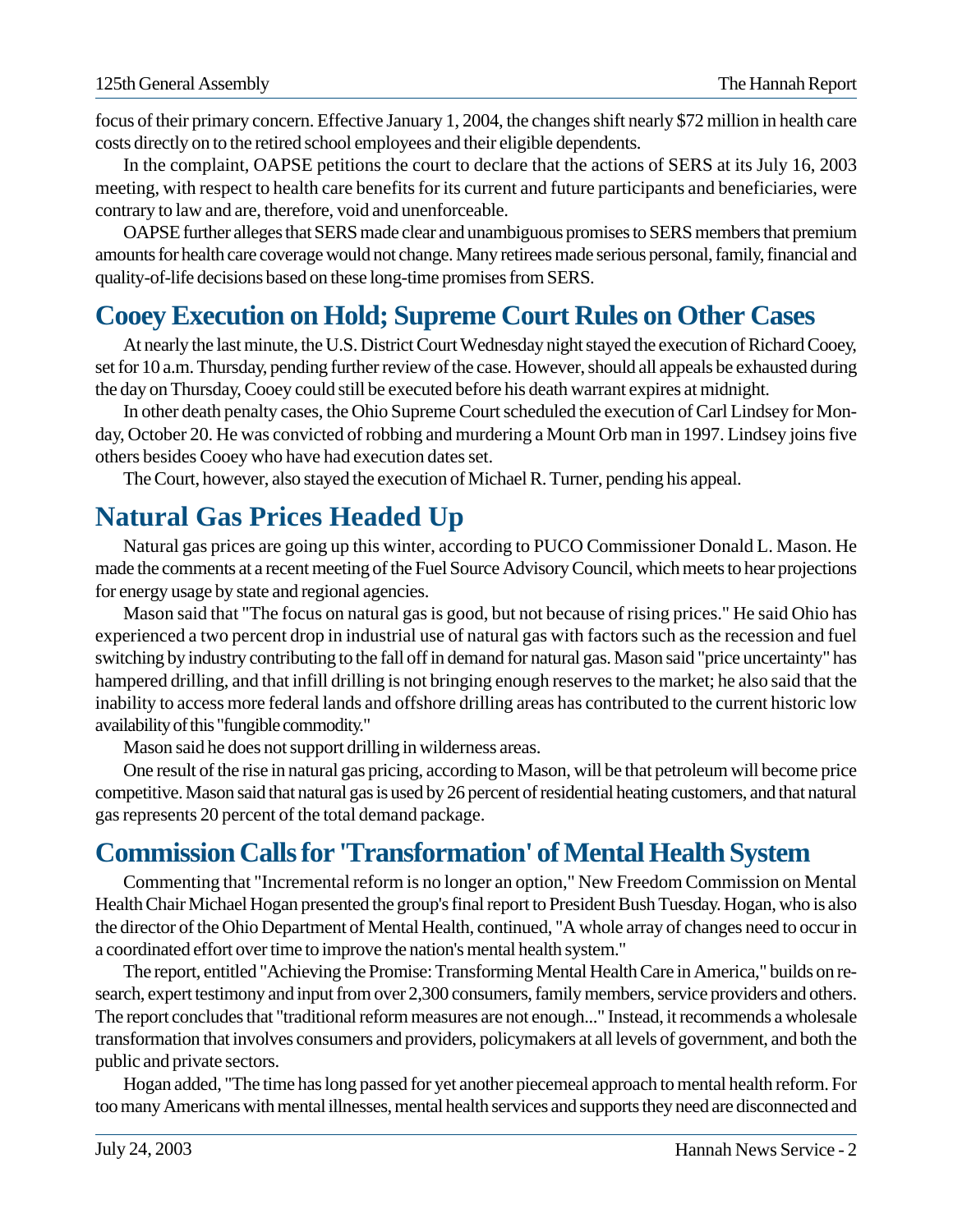often inadequate. The commission has found that the time has come for a fundamental transformation of the nation's approach to mental health care. This report provides the president with a roadmap for that transformation. The destination is recovery. We ask consumers, family members, service providers, other members of the mental health community and all Americans - to join us on that journey."

The commission found that the current system unintentionally focuses on managing the disabilities associated with mental illness rather than promoting recovery, and that this limited approach is due to fragmentation, gaps in care, and uneven quality. These systems problems frustrate the work of many dedicated staff, and make it much harder for people with mental illness and their families to access needed care. Instead, the commission recommends a focus on promoting recovery and building resilience -- the ability to withstand stresses and life challenges.

The approach recommended by the commission moves toward full community participation for children and youth, adults, and older Americans with mental illnesses -- instead of school failure, institutionalization, long-term disability, and homelessness. The commission outlined six goals with a series of specific recommendations for federal agencies, states, communities, and providers nationwide. Working through both the public and private sectors, the recommendations would achieve the needed transformation in care, and put limited resources to their best use, the report maintains.

The goals the commission articulates underscore the urgency and magnitude of the changes it proposes. The commission believes that Americans must come to understand that mental health is integral to their overall health, and recommends that mental illnesses be addressed with the same urgency as other medical problems. The stigma attached to mental illness, which discourages people from seeking care, must be eliminated.

The commission finds that transforming mental health care demands a shift toward consumer and familydriven services. Consumers' needs and preferences, not bureaucratic requirements, must drive the services they receive. To achieve that goal, the commission recommends changes in federal programs, upgraded state responsibility for planning effective services, and placing consumers and their families at the center of service decisions.

Members of minority groups and people in rural areas, the commission finds, have worse access to care, and often receive services that are not responsive to their needs. As a result, the burden of mental illness is heavier for these individuals. The commission urges a commitment to services that are "culturally competent" - - acceptable to and effective for people of varied backgrounds.

The commission's review finds that too often, mental illness is detected late not early, and that as a result, services frequently focus on living with disability, not the better outcomes associated with effective early intervention. Therefore, the commission recommends a shift in care, moving toward a model that emphasizes early intervention and disability prevention. As the panel notes, "early detection, assessment, and linkage with treatment and supports can prevent mental health problems from compounding and poor life outcomes from accumulating...."

Achieving this goal will require greater engagement and education of first line health care providers - primary care practitioners -- and a greater focus on mental health care in institutions such as schools, child welfare programs, and the criminal and juvenile justice systems. The goal is integrated care that can screen, identify, and respond to problems early.

The commission also notes that a majority of adults -- even those with the most serious mental illness - want to work, but are held back by poor access to effective job supports, incentives to remain on disability status, and employment discrimination.

The commission finds that effective services and supports validated by research find their way into practice too slowly. It calls for a more effective process to make "evidence-based practices" the bedrock of service delivery. This will require that payers of mental health care reimburse such practices, that universities and professional groups support training and continuing education in research-validated interventions. Acknowl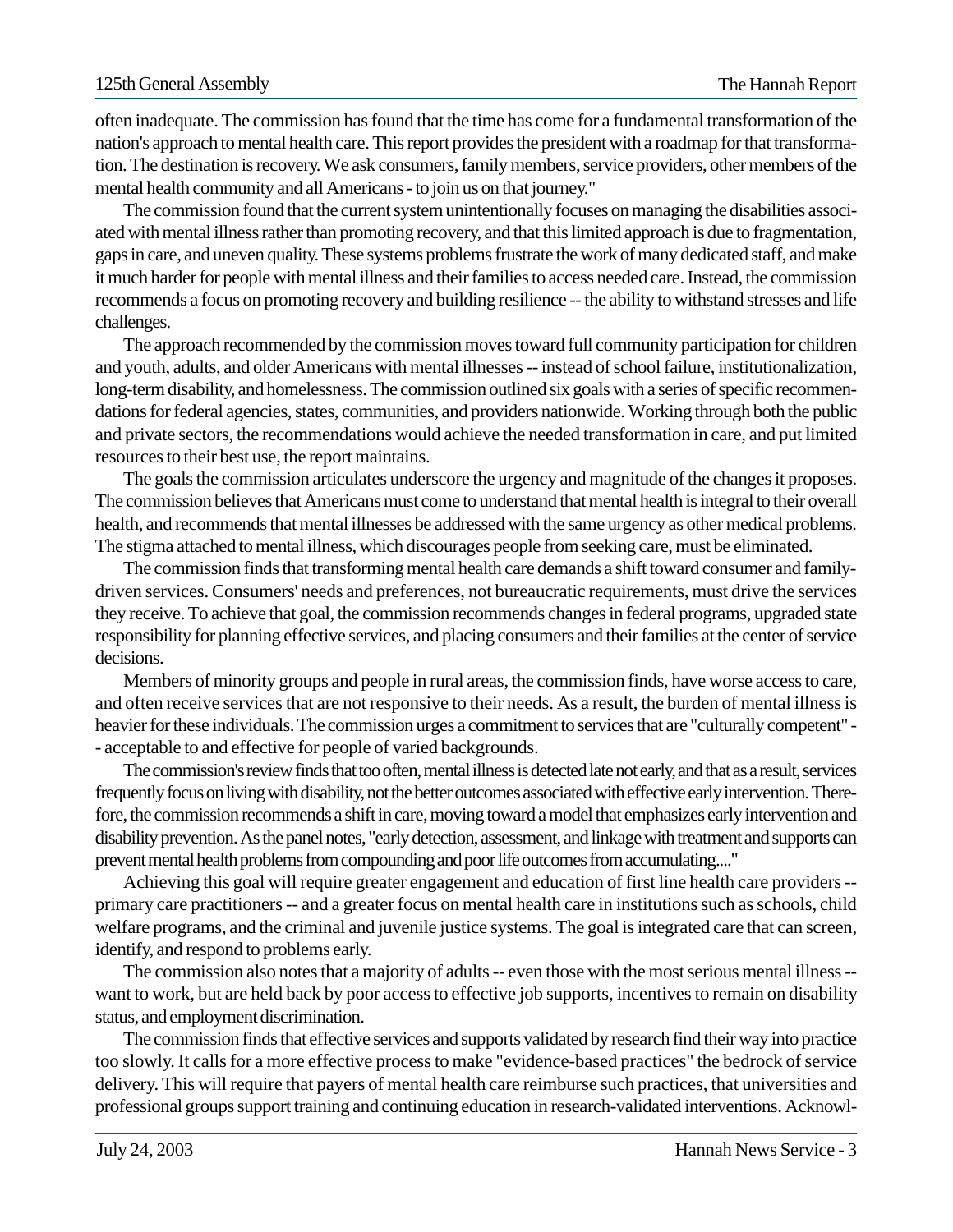edging significant progress in research on mental illnesses, the panel urges the elimination of the 15-20 year lag between the discovery of effective treatments and their wide use in routine patient care. It highlights the need for accelerated and relevant research to promote recovery and, ultimately, to cure and prevent mental illnesses.

The commission recommends that the mental health system move more effectively to harness the power of communications and computer technology to improve access to information and to care, and to improve quality and accountability. With strong protections for privacy, these technologies can improve care in rural areas, help prevent medical errors, and reduce paperwork.

Throughout the report, the commission identifies private and public-sector model programs that provide examples of how aspects of mental health care have been transformed in selected communities.

With the presentation of this report, the commission has completed its assignment. Its findings, goals and recommendations are designed to be assessed and carried forward not only by federal agencies and offices, but also by states and communities, and public and private providers, nationwide.

Toward that end, U.S. Department of Health and Human Services Secretary Tommy Thompson pledged that his department "will conduct a thorough review and assessment of the report with the goal of implementing appropriate steps to strengthen our mental health system."

The President's New Freedom Commission on Mental Health was established by Executive Order 13263 on April 29, 2002. The commission's work has been part of the president's initiative, called the New Freedom Initiative, to eliminate inequality for Americans with disabilities.

Additional information about the commission and both its interim and final reports are available on the Internet at www.MentalHealthCommission.gov. Print copies of the commission's final report can be obtained by calling the Substance Abuse and Mental Health Services Administration's National Mental Health Information Center at 1-800-662-4357 or 1-800-228-0427 (TTD).

The following highlights the six goals identified by the commission plus the specific steps toward implementing those goals:

#### **Goal 1: Americans understand that mental health is essential to overall health**

- Advance and implement a national campaign to reduce the stigma of seeking care and a national strategy for suicide prevention.
- Address mental health with the same urgency as physical health.

#### **Goal 2: Mental health care is consumer and family driven**

- Develop an individualized plan of care for every adult with seriousmental illness and child with serious emotional disturbance.
- Involve consumers and families fully in orienting the mental health system toward recovery.
- Align relevant federal programs to improve access and accountability for mental health services.
- Create a comprehensive state mental health plan.
- Protect and enhance the rights of people with mental illnesses.

#### **Goal 3: Disparities in mental health services are eliminated**

- Improve access to quality care that is culturally competent.
- Improve access to quality care in rural and geographically remote areas.

#### **Goal 4: Early mental health screening, assessment and referral services are common practice.**

- Promote the mental health of young children.
- Improve and expand school mental health programs.
- Screen for co-occurring mental and substance abuse disorders and link with integrated treatment strategies.
- Screen for mental disorders in primary health care, across the life span, and connect to treatment and supports. (article continues)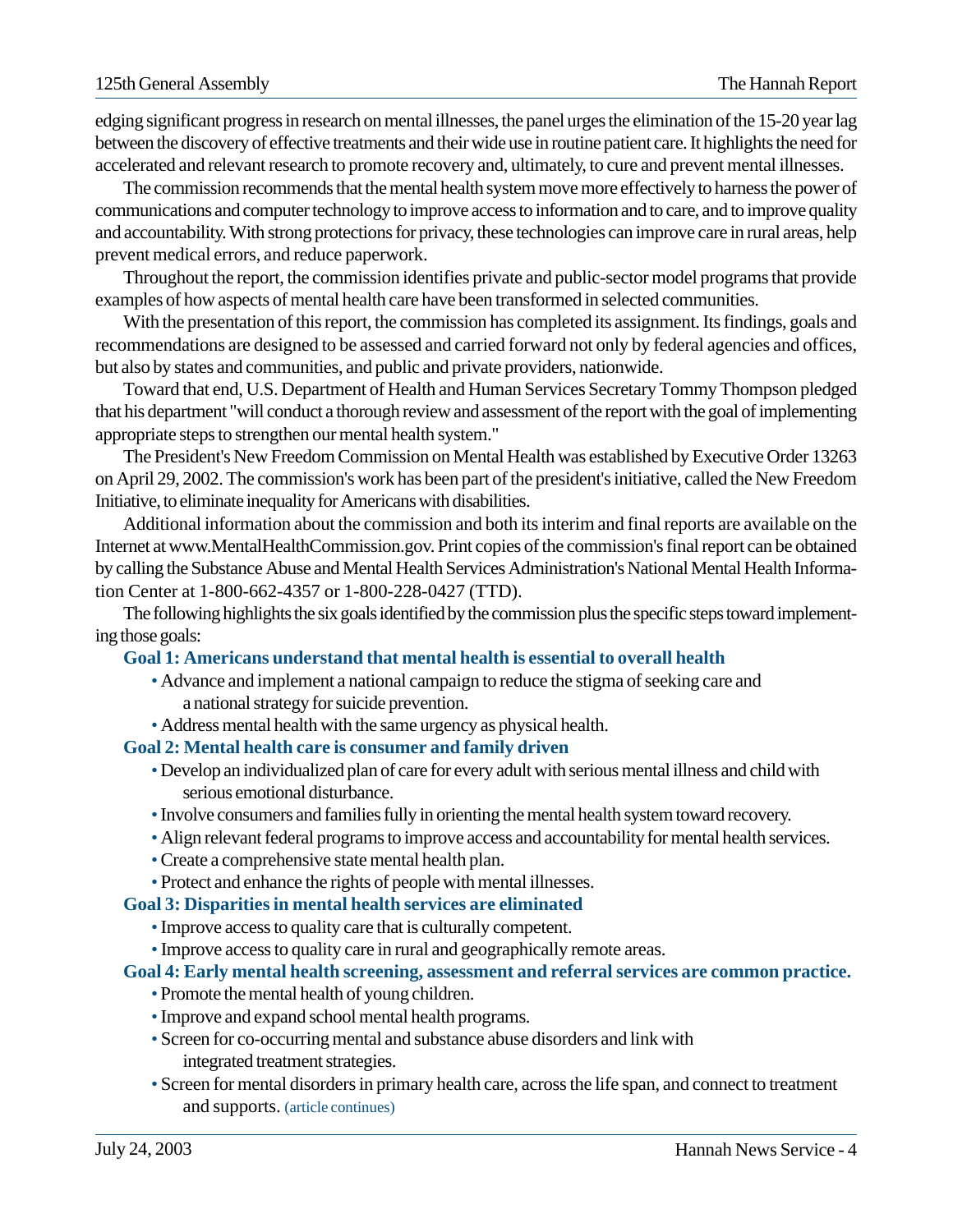#### **Goal 5: Excellent mental health care is delivered and research is accelerated**

- Accelerate research to promote recovery and resilience, ultimately to cure and prevent mental illness.
- Advance evidence-based practices using dissemination and demonstration projects and create a public-private partnership to guide their implementation.
- Improve and expand the workforce providing evidence-based mental health services and supports.
- Develop the knowledge base in four understudied areas: mental health disparities, long-term effects of medications, trauma, and acute care.

#### **Goal 6: Technology is used to access mental health care and information**

- Use health technology and telehealth to improve access and coordination of mental health care, especially for Americans in remote areas or in underserved populations.
- Develop and implement integrated electronic health record and personal health information systems.

# **NCSL: States Balance Budgets Without Broad Tax Hikes**

The states that have balanced their budgets amid this fiscal crisis -- the worst in decades -- have done so largely without relying heavily on broad tax hikes, according to the National Conference of State Legislatures' (NCSL) latest fiscal report, "State Budget and Tax Actions 2003." Forty-three of the 49 states required to balance their budgets have completed the process, and they've turned first to their reserves, specific fee increases and cost-cutting measures, the report shows.

The 2003 net increase in taxes at this point, with 42 states reporting, is 1.3 percent of 2002 tax collections. That number may change as more states balance their budgets. But this is only the second time in nine years states have had to bump taxes up. From 1995 to 2001, states lowered taxes every year, as much as two percent.

Ohio, however, joined 17 states that raised taxes by more than one percent. In fact, Delaware, New York, Ohio and Idaho raised taxes by more than five percent. The sales tax and gasoline tax hikes account for a large part of that increase. "Twenty-four states took no significant tax actions."

"After three daunting years of financial crisis, state legislators should be lauded for resolving some of the most formidable budget problems seen in decades," said NCSL President Angela Monson, a Oklahoma state Senator.

As states tapped reserves to help balance budgets, aggregate budget reserves have fallen. They dropped 48 percent over the past fiscal year, from \$22.4 billion at the end of FY02 to \$11.6 billion at the end of FY03. The aggregate balance combines states' general fund ending balance with their rainy day funds.

The states may finally be turning the corner, though, after quarter upon quarter of impending gloom. State fiscal officers are predicting that revenues will rebound in FY04. In 2004, general fund ending balances are expected to rise slightly from FY03 levels. No state is predicting a deficit at the end of this fiscal year.

"We are all hopeful that this latest round of actions will get us through the year without having to revise our spending plans," Monson said.

During the past three years, states have had to close a cumulative \$200 billion budget gap. In addition to fee and tax increases, to balance FY04 budgets:

- Thirty-one states cut spending. Fourteen of these imposed across-the-board cuts ranging from 1.5 percent to 15 percent. In addition to broad cuts, many also imposed targeted cuts to programs including corrections, Medicaid and higher education.
- Twenty-nine states tapped a variety of state funds.
- Twenty-three states reduced their state workforces or took other actions affecting state employees.
- Thirteen states tapped rainy-day funds. Because some states are trying to maintain their funds at some minimum level, they were reluctant to draw from funds they had already reduced in previous years. (article continues)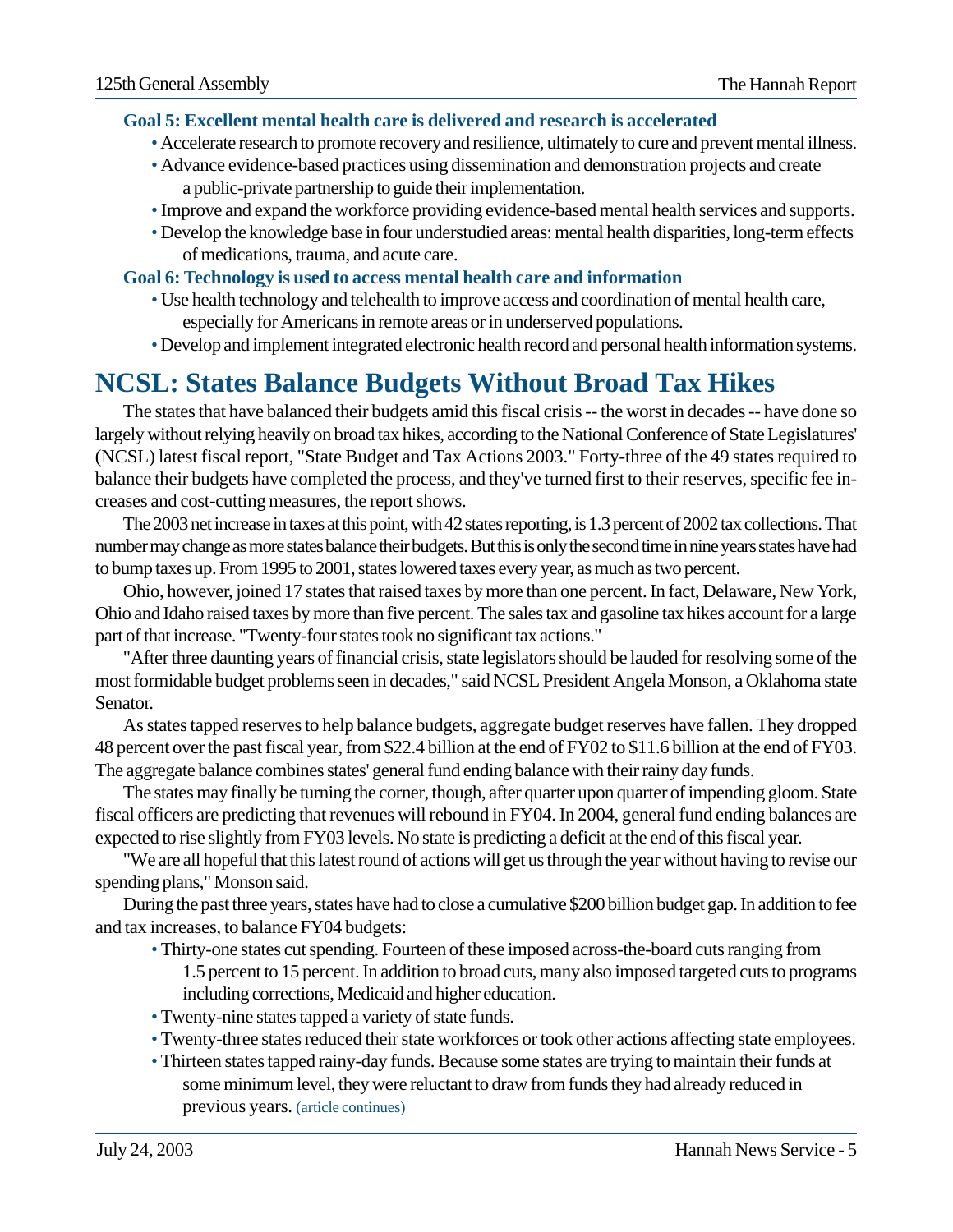- Eleven states delayed capital projects or shifted them from pay-as-you-go projects to debt.
- Eight states used tobacco settlement funds.
- Six states expanded gaming.

"Fiscal relief to the state from the federal Jobs and Growth Tax Relief Reconciliation Act was an important boost," the report notes.

On the spending side, "Medicaid will capture the largest percentage increase in general fund FY04 ... With 36 states reporting, Medicaid is budgeted to grow 4.6 percent. This is substantially higher than the other major categories of state spending: K-12 education (1.5 percent), higher education (-2.3 percent) and corrections (1.1 percent)."

On the other hand, Chris Atkins, director of tax and fiscal policy for the American Legislative Exchange Council (ALEC) -- a group for conservative state legislators -- said that, "Tax increases are the wrong answer to state budget woes. It's instructive to remember the recent past -- states embracing major tax hikes to close budget gaps during the early 1990s subsequently recovered more slowly from economic recession. Not only did the tax increases retard job, income, and economic growth but also perpetuated state budget deficits longer than states that did not raise taxes."

# **With Ohio's Help, Bill to Restrict States' Regulatory Powers Falters**

A letter sent on July 23 by Gov. Bob Taft to Congressman Mike Oxley (R-Findlay), chair of the House Financial Services Committee, urging that state's regulatory powers be protected, apparently contributed to the growing contingent of state's rights advocates that sought the defeat of an amendment to limit the role of states in investigating brokers and investment bankers, according to an article in the Washington Post.

Republican Rep. Peter T. King of New York has come out against the proposal, and other moderate Republicans are likely to join him, leaving supporters without enough votes to approve the measure in the house committee, the article said. The bill would assert the primacy of the Securities and Exchange Commission on securities issues and would prevent state regulators from using court orders and settlements to force structural change on Wall Street. State regulators, with Ohio among them, remained firmly opposed to any attempt to rein in their activities.

# **Montgomery Issues Special Audit of Morgan County Housing Agency**

Auditor of State Betty Montgomery Thursday released a special audit that concludes that the former executive director of the Morgan Metropolitan Housing Authority owes \$11,000 for unauthorized salary increases, illegal expenditures and improper reimbursements.

In addition to the findings, the audit also lists federal questioned costs totaling \$1,071,961 for unallowable and unsupported expenditures from federally funded housing grants. The questioned costs involve transactions with Morgan Options, Inc., a nonprofit corporation associated with the housing authority.

"Abuse of public funds for personal gain will not be tolerated," Montgomery said. "Working with the housing authority, we have recommended the agency update its expenditure and reimbursement procedures and implement better oversight to prevent this from happening again."

Findings for recovery totaling \$11,025 were issued against former Executive Director Larraine Hunt after auditors discovered:

- Hunt received salary increases in excess of what was approved by the board;
- Hunt claimed and was paid overtime, which she was not eligible to receive;
- Hunt was improperly paid reimbursements for mileage driven to and from home (against housing authority policies); and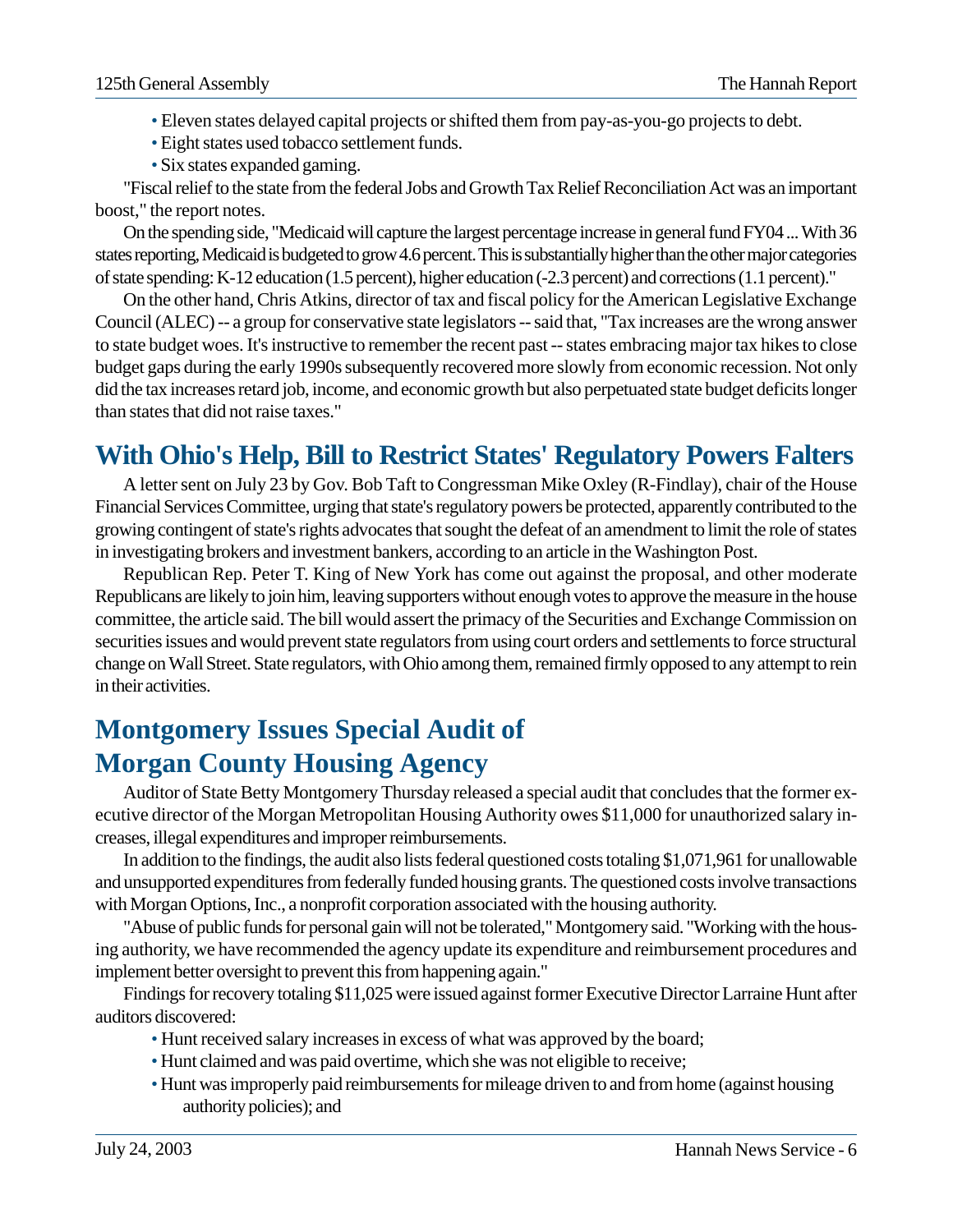• Hunt used housing authority funds to pay for personal auto club memberships.

The unauthorized salary increases, overtime payments and illegal expenditures occurred between July 1, 1997 and March 31, 2002 while Hunt served as executive director overseeing both the housing authority and Morgan, Options, Inc. The board terminated Hunt March 21, 2002.

The questioned costs were issued for expenditures approved by Hunt from the Section 8 Housing Certificate, the Housing Voucher Program, the Comprehensive Improvement Assistance Program Grant and the Public and Indian Housing Grant. Questioned costs are issued when charges and expenditures from federal grants are made outside the scope of the grant or sufficient documentation does not exist to show that these funds were expended per the requirements/ guidelines of the grant. The Metropolitan Housing Authority will have to settle these issues with the federal government.

The audit was initiated in June of 2002 after J.E. Slaybaugh & Associates, Inc., an independent public accounting firm performing the housing authority's annual audit, contacted the auditor's office regarding allegations of improper spending by Hunt. The issue had been brought to Slaybaugh & Associates by the housing authority's board of commissioners.

The matter is being referred to the Morgan County prosecutor and the Attorney General's Office.

# **Hundreds of Thousands to Lose Overtime Pay Under Bush Plan**

Under revised overtime rules proposed by the Bush administration, more than eight million white-collar workers nationally and more than 350,000 in Ohio, including some who earn as little as \$22,100 per year, could become ineligible to receive extra pay when they work more than 40 hours per week. This is the conclusion of a new Economic Policy Institute (EPI) brief paper. The Ohio numbers were released Thursday by Policy Matters Ohio.

"Eliminating the Right to Overtime Pay," by EPI Vice President and Policy Director Ross Eisenbrey and EPI Acting Research Co-director Jared Bernstein, critiques a Labor Department estimate minimizing the impact of the proposed rules and provides a detailed description of the true impact of the changes. The new rules could be place by fall.

The revised regulations, proposed March 31, would dramatically increase the number of workers ineligible for overtime pay because they are classified as professional, administrative, or executive. Blurring of lines between managerial and hourly staff, coupled with downgrading of educational standards required to exempt employees from overtime pay, will encourage employers to switch millions of workers nationally from hourly to salaried status in order to avoid paying overtime.

"Under the guise of modernization, the Bush administration is threatening to gut the right to overtime pay for millions of workers," Bernstein said. "These changes will lower the income of working families, many of whom depend on overtime pay to make ends meet."

Among those who stand to be affects by the changes are workers with little more than a high school diploma and little or no on-the-job discretionary authority or responsibility. Also affected would be frontline supervisors who spend most of their workday doing the same tasks as those they supervise. Under the new rules the supervisors could be reclassified as executive or administrative employees who would no long be able to claim extra pay for hours worked above 40 per week.

The proposal would greatly reduce the education required for a worker to be categorized as a "learned professional" and therefore ineligible for overtime pay. The new definition would no longer require a degree beyond a high school diploma for this classification. Work experience or military training will be allowed to substitute for education and no minimum amount of such experience or training is established.

Similar loosening of how executive and administrative functions are defined and how much of a job must be devoted to such duties gives employers wide latitude for redefining many jobs as ineligible for overtime.(continued)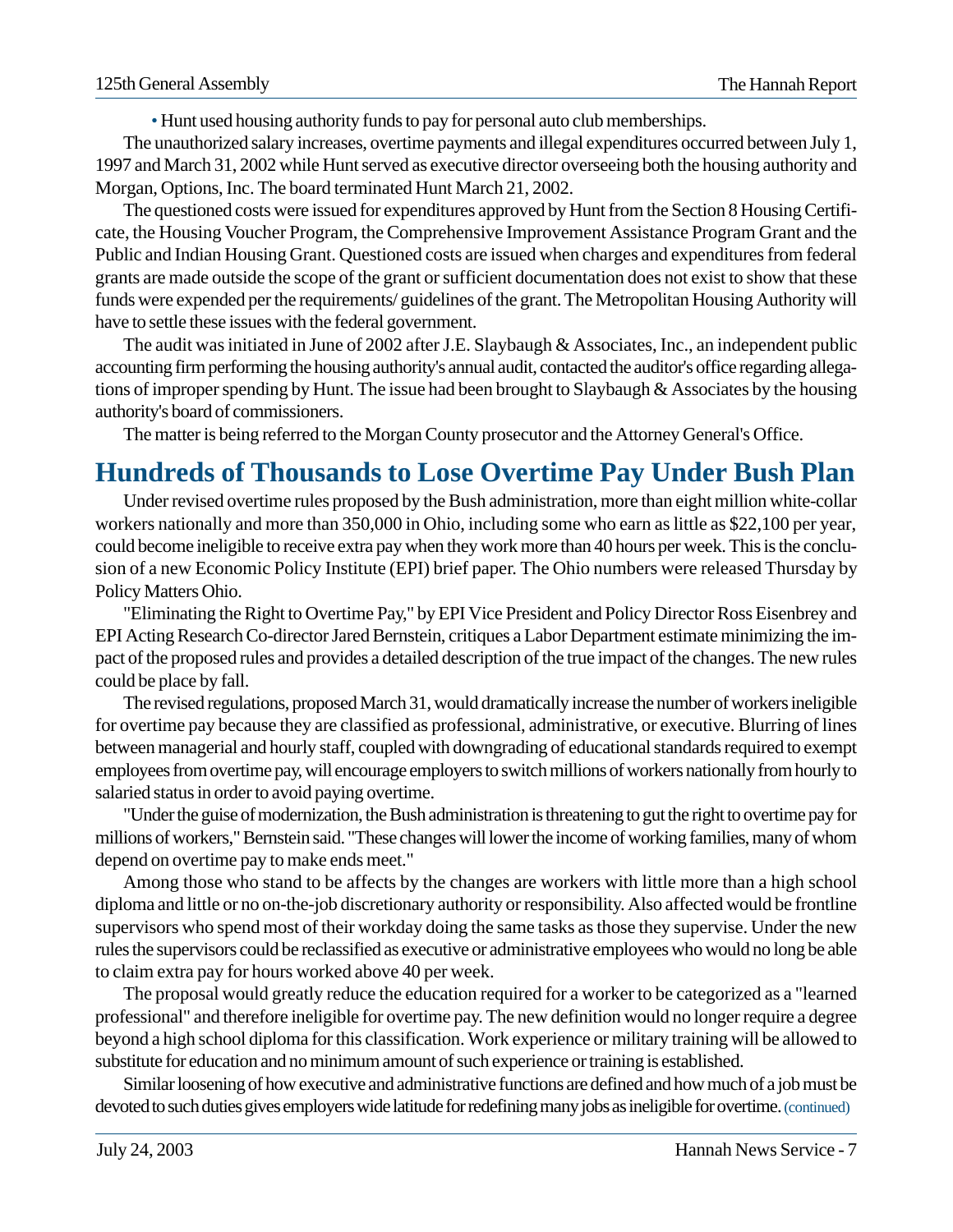In one area, the administration's rules represent an improvement: they raise the minimum pay level below which overtime eligibility is automatic. This change, however, is more than offset by other changes in eligibility rules. In the work world defined by these rules, any worker who earns \$425 or more a week, supervises two or more employees, and has a minimal amount of training or experience beyond high school is more likely to be denied overtime pay.

The kinds of jobs affected by the new rules cover a wide range. Among the specific occupations the authors cite as fields where overtime eligibility will decrease are: paralegals, emergency medical technicians, licensed practical nurses, draftsmen, surveyors, reporters, technical writers, bookkeepers, dental hygienists, lab technicians, cooks, factory supervisors and set-up workers.

The harshest impact will be felt by workers who are now receiving overtime pay and will no longer be able to do so. Changes proposed by the administration are likely to bump millions of workers who are now eligible to receive overtime pay into exempt status; not only will they not receive time-and-a-half after 40 hours of work, they won't receive straight time for their overtime hours either.

"Current overtime laws help prevent employers from forcing workers to put in more hours they they're paid for," said Amy Hanauer, executive director of Policy Matters Ohio. "If these rule changes go through, more than 350,000 Ohioans will lose that protection. With families already working more hours than ever before, it is a dangerous time to eliminate such protections."

## **OSFC Tables Plan to Assess Urban School Building Process**

The Ohio School Facilities Commission (OSFC) wasted little time approving a long list of agenda items Thursday, with the exception of a resolution to pay \$95,000 for an analysis of operations in the Cleveland and Toledo Municipal School Districts.

Crystal Canan, chief of projects for OSFC, said the commission had approached the Center for Public Management of the Maxine Goodman Levin College of Urban Affairs at Cleveland State University to conduct an assessment of the Accelerated Urban Programs currently underway in the Cleveland and Toledo school districts.

The Cleveland center was chosen because of its reputation as a unique institution that specializes in urban policy issues. But Rep. Bill Hartnett (D-Mansfield) wondered whether the state had other institutions that might have been chosen to undertake the assessment. Sen. Theresa Fedor (D-Toledo) commented that she has worked closely with a similar urban affairs institute in Toledo and suggested that other urban affairs centers in the state might compete for the task of assessing OSFC projects.

Canan told commission members that she was aware of three other similar centers -- Cincinnati, Wright State and Youngstown -- but that none of the three were really comparable to the Cleveland institution. As proposed, Canan said, the resolution called for the Cleveland State Urban Affairs Institute to assess the projects in Cleveland and Toledo and develop a model assessment that other urban institutes might be invited to use in partnership with the Cleveland group in future assessments.

Following a short discussion, Director Tom Johnson correctly assessed the commission's mood and decided the resolution should be tabled. He urged OSFC staff to take note of the day's comments and return with a new resolution next time.

All other items on the commission's agenda were approved with little or no discussion, including changes to the Exceptional Needs Program's guidelines --incorporating changes made in**HB95** and simplifying the application procedure. The commission also updated the Ohio Design Manual to change the square footage per high school student in schools with student populations of 1,601 to 2,400.